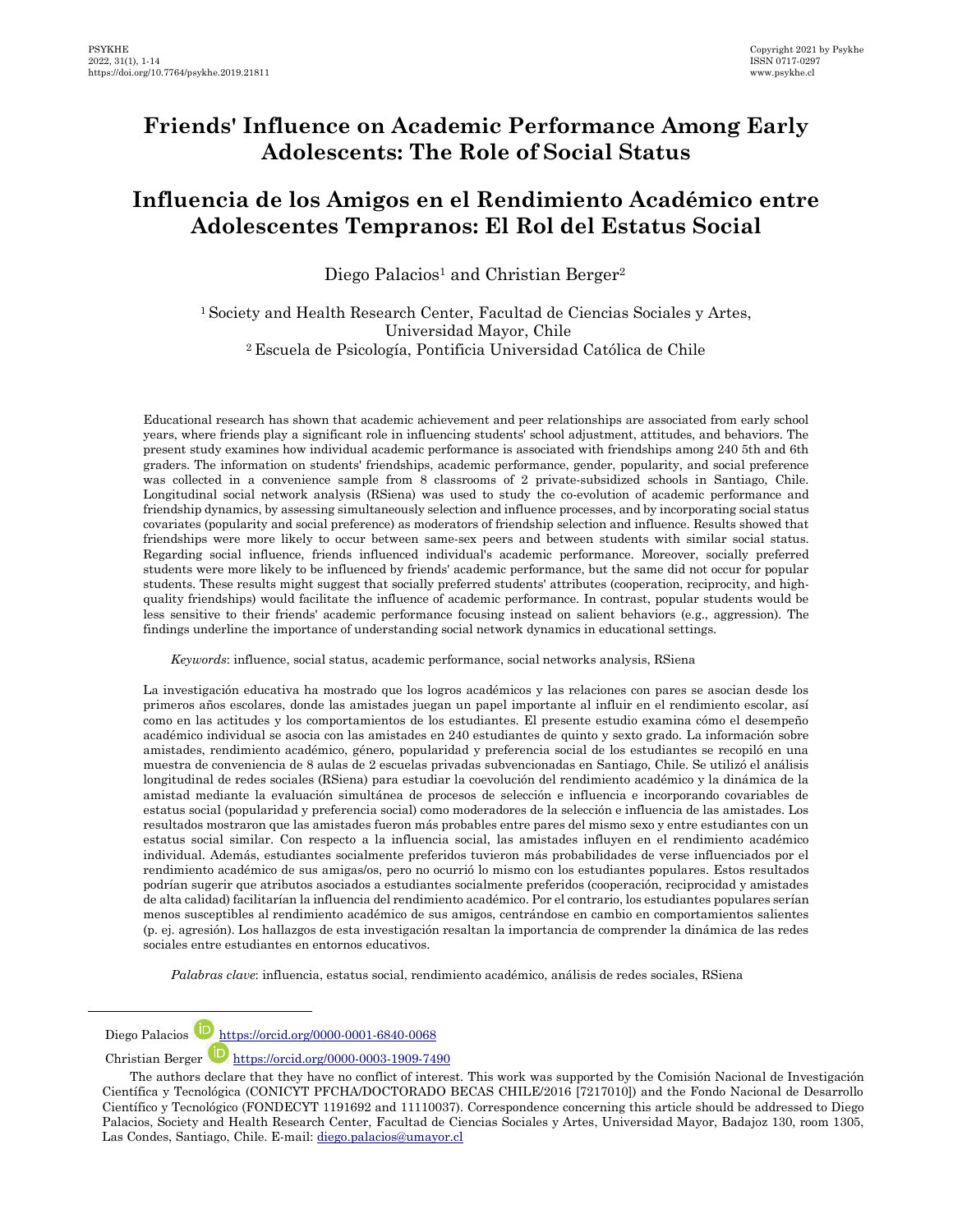Academic adjustment constitutes one of the main challenges for children and adolescents worldwide. Therefore, studies from different perspectives have identified that familial, school, and personal characteristics (Kindermann, 2007; Marjoribanks, 1998) help to explain individual and contextual differences in academic outcomes (Eccles, 2004). This study adds to this literature by focusing on peer interactions, studying the co-evolution of individual academic performance and friendship dynamics among fifth and sixth graders. Specifically, this paper incorporates social status covariates (popularity and social preference) as moderators of the social influence process.

Peer influence becomes especially salient during the transition from childhood to adolescence (Buchmann & Dalton, 2002; Bukowski & Sippola, 2005), taking place in a broader social environment, such as classrooms and schools (Gest & Rodkin, 2011; Lomi et al., 2011; Winston & Zimmerman, 2003) in which specific behaviors are fostered or constrained by factors such as individual social status (e.g., popularity, social preference, admiration), the position of each student in the classroom network structure (e.g., centrality, closeness) and group norms. Nevertheless, even though earlier studies have consistently shown that befriended students display similar academic achievement and motivation (Kindermann, 2007; Ryan, 2001), peer influence on academic performance might not be straightforward (Johnson, 2000).

Methodological limitations have hindered the possibility of disentangling the causes of this similarity (Veenstra et al., 2013). These limitations refer to the consideration of only portions of students' interpersonal relationships but not the whole network, assuming the stability of peer groups and friendships and examining the selection and influence processes separately without an integrative approach to peer relations (Shin & Ryan, 2014). Current research on peer relations has started to overcome these limitations by applying developmentally appropriate methods (Snijders et al., 2010). Specifically, stochastic actor-based models of social network analysis allow to test simultaneously changing individuals within changing networks, to understand how social networks unfold (selection processes), but also how individuals change within these relations (influence processes).

#### **Friendship Selection and Social Influence in School**

Within their peer ecology, students continuously make choices regarding their behaviors and with whom they are close or distant (Rodkin & Ryan, 2012). As a result, early adolescents usually tend to display similar characteristics and attributes as their friends and peers who belong to the same groups. This similarity facilitates social coordination and, thus, integration and acceptance (Farmer et al., 2007). Studies have reported similarities for different behaviors, such as aggression (Berger & Rodkin, 2012; Espelage et al., 2003), antisocial behavior (Piehler & Dishion, 2007), prosocial behavior (Chen et al., 2010; Ellis & Zarbatany, 2007), weapon carrying (Dijkstra, Lindenberg, et al., 2010), and academic motivation (Kindermann, 2007; Ryan, 2001) and achievement (Flashman, 2012). However, this similarity can be attributed to a selection process in which individuals choose each other based on shared characteristics (Haselager et al., 1998; Poulin & Boivin, 2000) or to social influence, through learning from others or by reinforcement (Dishion & Dodge, 2005).

On the one hand, children tend to sort themselves into friendships, selecting peers who are more or less similar to themselves. Different studies show that children tend to associate with other students with similar academic motivation (Kindermann, 1993; Kindermann et al., 1996) and academic performance (Wentzel & Caldwell, 1997). On the other hand, peer relationships, such as friendships, also can modify individual behaviors and attitudes. Social influence would begin in middle childhood, where most of the children's peer interactions take place in groups (Rubin et al., 1998), which are often formed spontaneously out of common interests as networks of interacting individuals who spend time together and share activities. Thus, students tend to change their behaviors or attitudes (increasing or decreasing) in response to the behaviors of their friends (Blansky et al., 2013). Scholars agree that both selection and influence processes are relevant to explain the similarity between friends and group members (Kandel, 1978; Kiuru et al., 2010). In the case of the selection processes, there is evidence that adolescents tend to select friends based on their similar academic performance (Flashman, 2012; Shin & Ryan, 2014), as well as to choose friends based on similar levels of doing homework and paying attention in class (Geven et al., 2013). In the case of social influence, research has shown that students tend to influence their levels in different educational outcomes, such as academic performance (Gremmen et al., 2017; Shin & Ryan, 2014), paying attention in class and doing homework (Geven et al., 2013).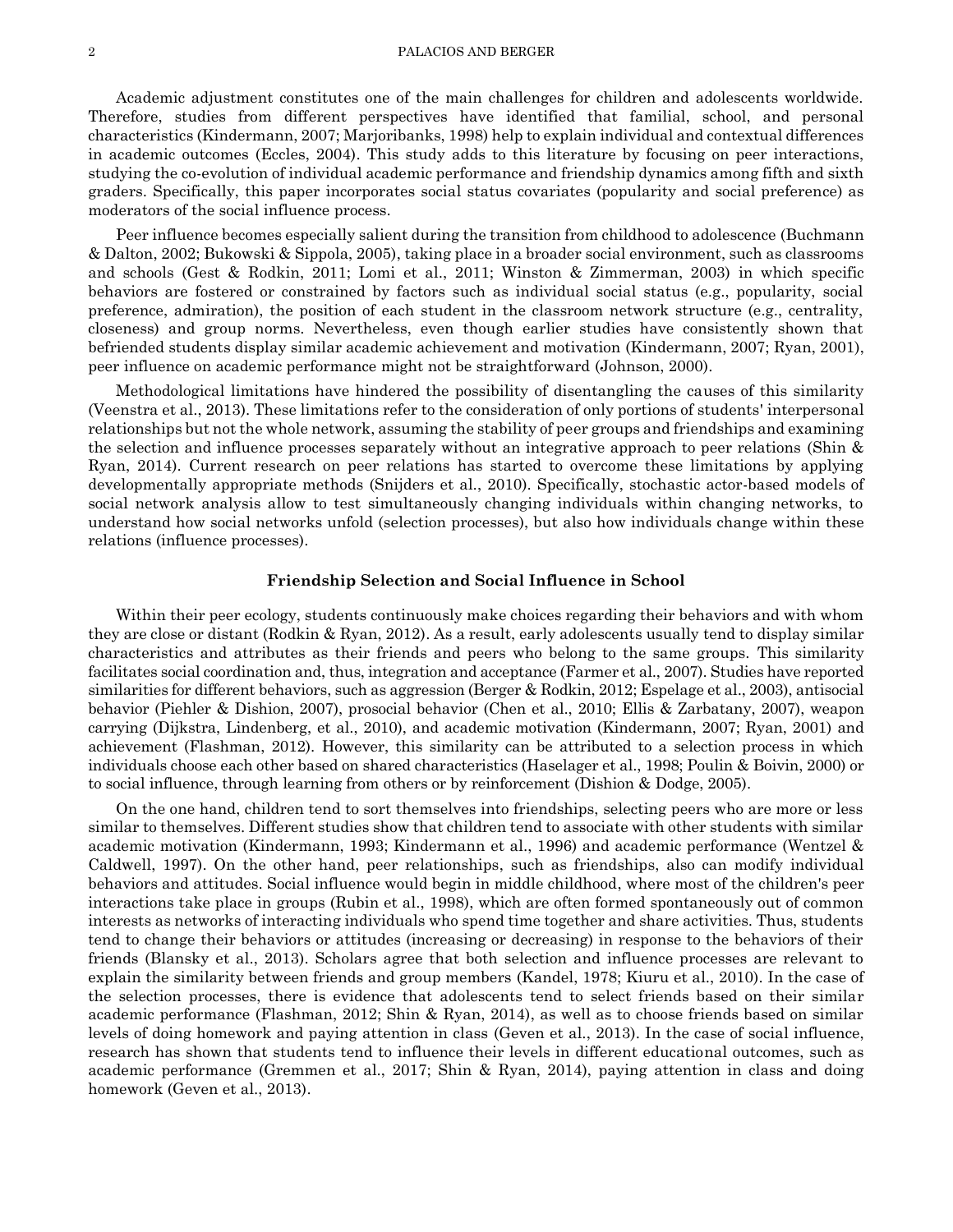## **Academic Performance and Social Status**

During early adolescence, when social standing and belonging constitute main social goals (Ojanen et al., 2005), friends become relevant for social status. Peer relations constitute a relevant scenario to establish one's standing within the peer culture, where friends constitute a relevant marker of this social position (Dijkstra, Cillessen, et al., 2010). However, when addressing social status, two distinct forms of peer status must be acknowledged: popularity and social preference.

On the one hand, popularity has been conceived as an indicator of social standing, reputation, prestige, and visibility (Adler & Adler, 1998), implying power and status within the peer group (Xie et al., 1999). Popularity—rather than social preference—is most strongly associated with social features, such as admiration, leadership, and social control (LaFontana & Cillessen, 2002; Vaillancourt & Hymel, 2006). However, while academic engagement is socially valued in elementary school, negative social and academic behaviors tend to be valued in middle school (Galván et al., 2011). Behaviors that express a sense of mature status but are not acceptable to be exhibited, such as aggressive behavior or substance use, are highly attractive for adolescents (Moffitt, 1993). This change produces that popular students are likely to perform risky behaviors to gain and maintain their social status (Mayeux et al., 2008) instead of focusing their attention on more positive behaviors, such as academic performance.

On the other hand, social preference (also called social acceptance) is generally operationalized as an indicator of likeability, expressing an affective dimension (LaFontana & Cillessen, 2002). Typically, socially preferred youths are described as cooperative, kind, and good friends while still holding a positive standing within the hierarchy. Socially preferred individuals are academically motivated (e.g., high performance), prosocial and helpful to peers (Cillessen & Berg, 2012; Torrente et al., 2014). Furthermore, socially preferred students tend to have reciprocated and high-quality friendships (Litwack et al., 2012; Parker & Asher, 1993). High-quality friendships are associated with spending more time with peers, providing a suitable setting for peer influence. Also, socially preferred students are likely to emphasize and nurture their relationships with peers, teachers, and parents (Mayeux et al., 2011), creating a favorable environment for peer influence on academic performance.

The moderating role of social status in social selection and influence has been addressed in other studies (Berger & Dijkstra, 2013; Dijkstra et al., 2011), showing that social status has a prominent effect in the selection process, even overcoming the effect of other variables, such as aggressive or prosocial behavior (Logis et al., 2013). Studies have started to consider social status as potentially affecting the association between friendship and academic performance (DeLay et al., 2015; Geven et al., 2013), as well as risky behaviors, such as alcohol use (Mathys et al.2013). A study by Rambaran et al. (2017) examined whether popularity and social preference of friends moderated selection and influence process in individual academic functioning (academic performance and truancy). The authors found that only social preference (not popularity) moderated peer influence in academic performance. Nevertheless, to our knowledge, no study has examined the extent that adolescents' own social status (popularity and social preference) moderate the influence of friends' academic performance.

Based on the previous literature on popularity and social preference, it was expected that socially preferred students would be more likely to become similar to their friends' academic performance than popular peers.

# **The Present Study**

This study examined how individual academic performance is associated with friendships among fifth and sixth graders, testing the moderating effect of adolescents' own social status. Three research questions guided the present study: Is similarity in academic performance a significant factor in choosing friends? Do friends influence each other on their academic achievement levels? Is adolescents' own social status (popularity and social preference) a moderator for social influence regarding academic achievement? Over and above confirming previous studies on the social status between friends, it was hypothesized that: (1) students tend to befriend peers with similar academic performance; (2) students tend to assimilate their academic performance to that of their friends; and (3) socially preferred, compared to popular students, will be more likely to become similar to their friends' academic performance.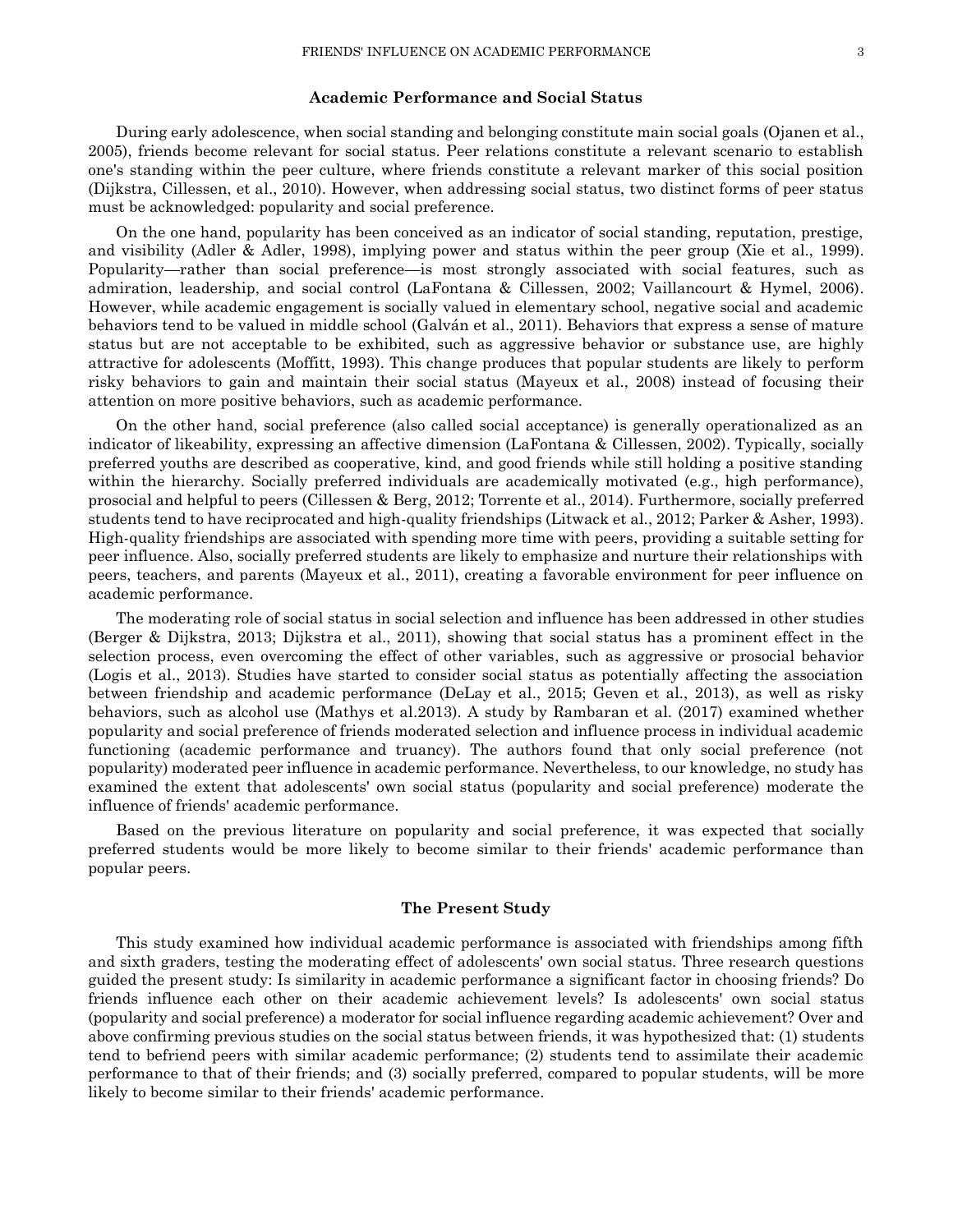#### 4 PALACIOS AND BERGER

#### **Method**

# **Design and Participants**

Longitudinal social network data included a convenience sample from 272 fifth and sixth graders (49% female, age range: 9-12 years) from eight classrooms of two private-subsidized schools (four classrooms for each school) from middle class (according to the national socioeconomic classification used by the Chilean national system of educational evaluation based on parental schooling, family income, and the proportion of vulnerable students) in an urban area of Metropolitan Santiago, Chile. These schools were private, but received a public subsidy (pupil vouchers are paid to schools based on average attendance), representing the majority of the Chilean school population (54% of the student population attended this type of schools in 2019 (Ministerio de Educación, 2021)). Chile is one of the countries with the highest levels of private participation in the school system in the Organisation for Economic Co-operation and Development countries (OECD, 2010). In general, public schools concentrate the most socially disadvantaged students, the middle-low and middle class attend private-subsidized schools, and the high class goes to private schools (García-Huidobro, 2007). The average class size was 34 (class size range: 29-42). Participants were assessed twice in the middle of the fall in 2012 and 2013.

#### **Variables and Measures**

## *Friendship*

Participants were asked to nominate (unlimited) their classmates whom they considered their best friends. Adjacency matrices were created for each classroom on each assessment representing the friendship network, where *friendship nominations* were coded 1 and *non-nominations* were coded 0.

#### *Academic Performance*

The Academic subscale of the Teacher Interpersonal Competence Scale (Cairns et al., 1995) was used. Homeroom teachers rated their students' *academic performance* on a 1 to 7 scale on two descriptors: he/she is good at math, and he/she is good at [Spanish] language. The distribution was left-skewed, containing almost all of the grades in the range from 5.5 to 7, which is common in the Chilean education system. Based on the grades' distribution and RSiena requirements for dependent variables (Ripley et al., 2021), academic performance was recoded into six categories by intervals of three decimal points, except for the first category (see Table 1). This ensured us that the remaining scale had sufficient cases in each category (1 low APT1 = 11.3%; 2T1 = 21.3%; 3T1 = 29.8%; 4T1 = 13.6%; 5T1 = 4.3%; 6 high AP T1 = 20%) for academic performance (time 1, *M* = 3.39, *SD* = 1.62; time 2, *M* = 3.26, SD = 1.36).

#### *Popularity and Social Preference*

Participants nominated classmates (unlimited) that they considered the most and the least popular, and whom they liked the most and the least. Proportion scores were the number of nominations received divided by the number of participants in the classroom minus 1. Popularity was measured by calculating the difference score of the most popular minus the least popular, and social preference, by calculating the difference score of like the most, minus like the least (see Logis et al., 2013). To fulfill RSiena computation requirements, scores for popularity (time  $1, M = 2.49, SD = 1.14$ ) and social preference (time  $1, M = 2.53, SD = 1.14$ ) were transformed into discrete ordinal scales of four categories (see Table 1). This procedure eases the interpretation of the variables and it is in line with studies that analyze social status within the RSiena framework (Logis et al., 2013; Shin, 2017).

## **Procedure**

Signed parental consent was gathered for all participants. Surveys were self-administered during regular class hours through a group administration in the presence of trained research assistants. All instruments and procedures were approved by the Institutional Review Board of the host university and by the principals of the participating institutions. Participants were assured that their answers would be kept confidential and that they could stop participating at any time.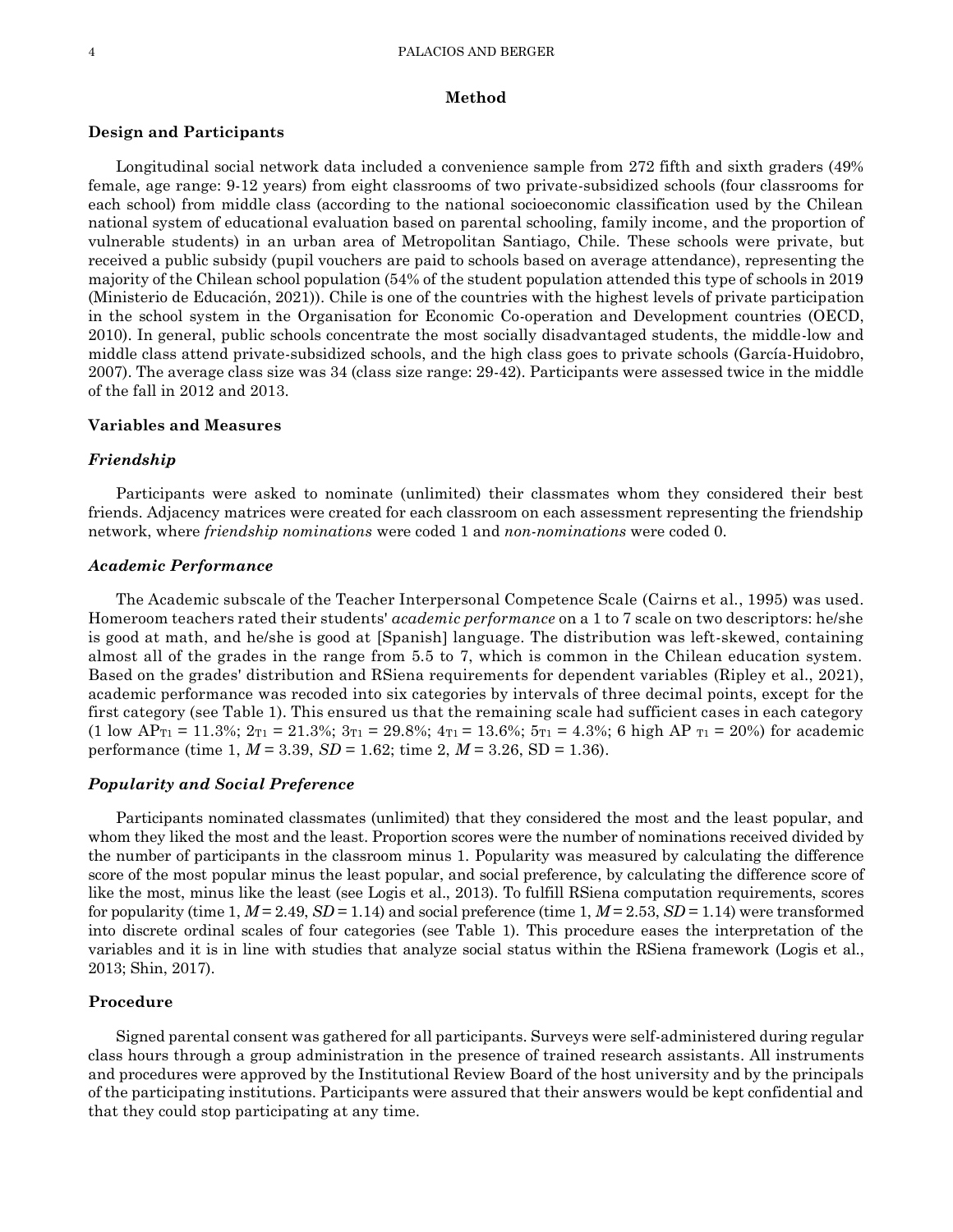Due to the features of longitudinal studies, students who entered schools in the second wave were excluded from the analyses. In addition, 10% of the data were missing due to unauthorized students and absence in the days of data collection. Attrition analyses showed that participants who were excluded did not differ significantly in any variable (academic performance time 1 and 2, popularity and social preference). The final sample included 240 students (48% female). Students remained in the same classrooms over the course of the study.

## **Analytic Strategy**

Statistical models for longitudinal social networks analysis in RSiena were used. RSiena allows simultaneously examining the selection and influence processes, considering the co-evolution of friendship networks and individual attributes while controlling for structural network effects (density, reciprocity, and transitivity) and covariates (e.g., social preference, popularity, gender). RSiena has some advantages over other methodologies addressing the dynamics of selection and social influence. First, it considers unobserved changes avoiding over-estimating effects of selection and influence. Second, it controls for structural network effects (implying that the presence of ties is highly dependent on the presence of other ties), and trends of behavioral variables (the behavioral trend could regress to the mean or polarize over time). Third, this approach uses all the network information and, thus, it needs a complete network sample design, which requires specifying the boundaries of the network (in this case, classrooms) where all participants of the network can report about their own relationships with each other. Finally, exogenous variables can be incorporated, both fixed (e.g., gender, ethnicity, socioeconomic status) or dynamic covariates (an attribute with at least two measurements over time). RSiena has been used to study selection and social influence processes in various phenomena, such as depression, substance consumption, weapon carrying, aggression, prosocial behavior, and academic performance, especially in North American and European populations (Light et al., 2013; Osgood et al., 2013; Veenstra et al., 2013).

Since the focus was on the general pattern of selection and influence effect on academic performance, rather than examining the variance between classrooms, the multi-group option was applied (combining classrooms and analyzing them simultaneously and assuming that parameters are identical across classroom networks) to gain sufficient power to detect influence effects (Ripley et al., 2021). This assumption was checked by running sienaTimetest, finding no significant differences (*p*-values larger than 0.05) in the effects related to the hypotheses. These results mean that the combined results represent a meaningful aggregate.

Furthermore, there were included measures for the friendship changes and similarity of friends' academic performance. First, the Jaccard index as a measure of (friendship) ties stability between measurements. Second, the Geary's C as a measure of the similarity of friends' behavior in terms of academic performance (Steglich et al., 2010). This measure is an inverse indicator of network autocorrelation (i.e., a tendency for people who are closely related to each other to be similar on an individual characteristic), in which values close to one (Geary's C autocorrelation can reach values that are larger than 1) are expected under random pairing, while values close to zero indicate strong behavioral homogeneity.

Spearman correlations were conducted to examine the associations between academic performance, popularity, and social preference. Given that these variables were not normally distributed, Spearman correlations were employed. Also, independent samples *t*-tests were used to analyze whether there were significant differences between boys and girls on academic performance, popularity, and social preference.

#### **Model Specification and Effects Interpretation**

#### *Endogenous Networks Effects*

RSiena allows accounting for endogenous network structure effects, considering structural dynamics (e.g., reciprocity, transitivity) that are not explained by similarity-based selection or influence on academic performance. Basic network's structure effects were included: Density, representing the tendency of actors to establish friendship relations, and reciprocity, reflecting the tendency of reciprocated ties of the focal actor. Furthermore, in order to assess triadic closure, a measure of transitivity (that is, a friend of a friend is a friend), and cyclic closure were incorporated (which can be interpreted as generalized reciprocity). A positive transitivity effect, together with a negative cyclic closure effect, may be interpreted as a tendency toward local hierarchy.

Finally, two degree-related effects were added, indegree-popularity and outdegree-activity, to take into account the potential effect of the network positions of the actors on friendship selection. While a positive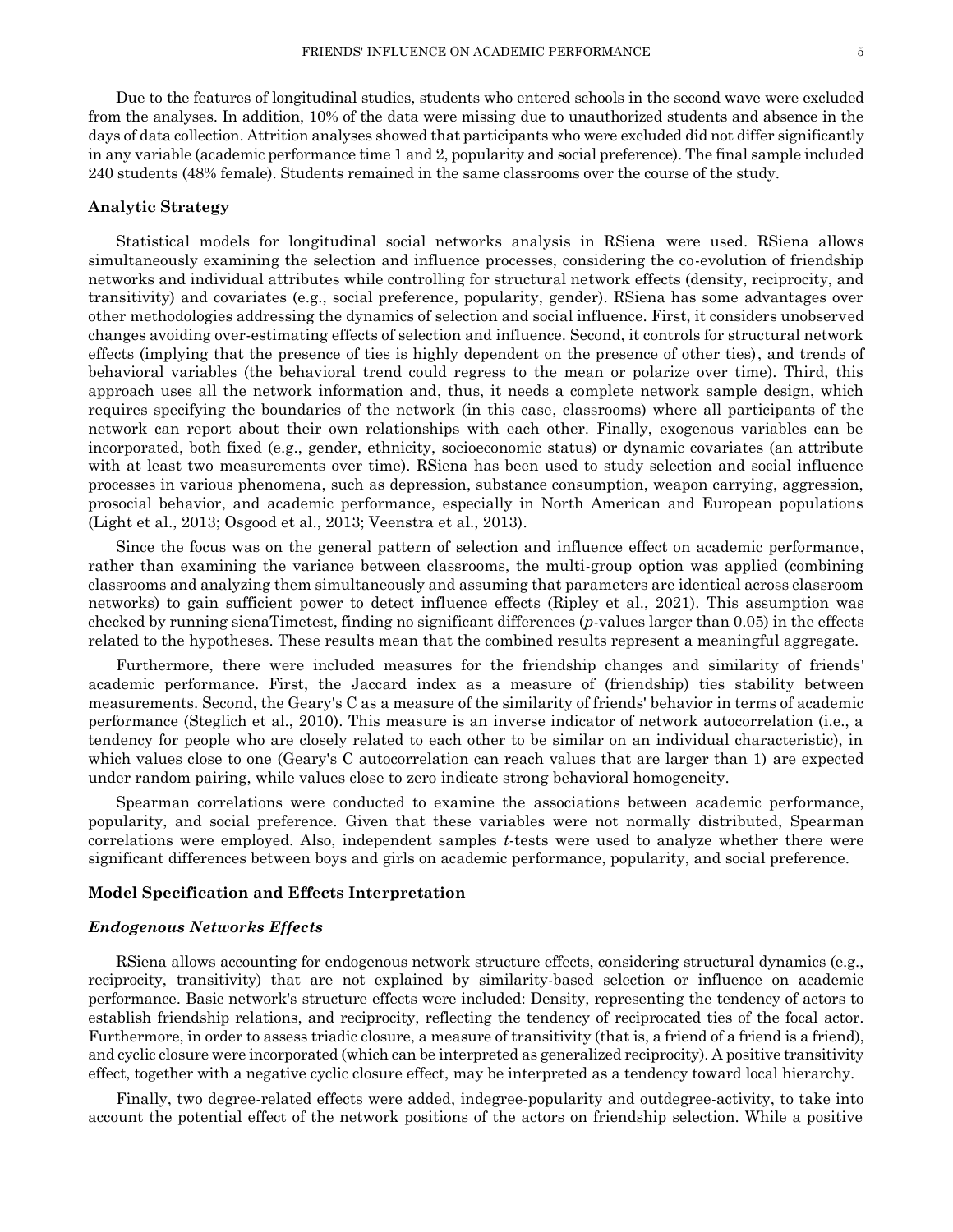indegree-popularity effect implies that high indegrees reinforce themselves, which will lead to relatively high dispersion of the number of incoming nominations, a positive outdegree-activity effect, likewise, lead to relatively high dispersion of outgoing nominations (outdegrees) over time (Ripley et al., 2021).

# *Covariates*

Studies show that both popularity and social preference (Berger & Dijkstra, 2013; Logis et al., 2013) are central motives to select friends. Accordingly, the effects of popularity and social preference on selecting friends were examined by assessing whether participants who score similarly in any of these two variables tend to befriend (similarity effect), as well as whether participants who score higher are likely to send (ego effect) and/or receive (alter effect) more friendships nominations. Additionally, and considering that previous research has found that friendships tend to be comprised of same-sex members (Kindermann et al., 1996), the effects of gender similarity, ego, and alter on friendships were included.

## *Academic Performance*

First, regarding the selection part of the model, the ego, alter, and similarity effects were included for academic performance. These effects refer to the tendency of high-achieving students to send (ego) and receive (alter) friendship nominations, as well as the tendency of students to befriend peers who exhibit similar levels of academic performance (academic performance similarity, hypothesis 1). Second, regarding the influence part of the model, the linear and quadratic shape effects were included. While the linear shape effect expresses a basic drive toward high values on academic performance, the quadratic shape effect reflects the effect of academic performance on itself. Both effects can be interpreted as a curvilinear function, expressing the results of inclinations and constraints for the possible values of academic performance, independent of other effects or explanatory mechanisms. Furthermore, the main effect of popularity and social preference on academic performance was incorporated. Positive values imply that actors with a higher value on each of these variables will have a stronger tendency toward high academic performance. Finally, effects for examining the influence of friendship on academic performance were added (academic performance average similarity, hypothesis 2), as well as the interaction of this effect with the level of popularity and social preference of ego (academic performance average similarity x popularity ego, and academic performance average similarity x social preference ego, hypothesis 3).

## **Results**

#### **Descriptive Analysis**

Table 1 presents descriptive data on friendship ties, academic performance, and social status. Density, average degree, and the number of ties remained stable between assessments. Over the two periods, more friendships were finished (7%) than created (6%), with a small proportion of stable friendship ties (4%). Moreover, the Jaccard index (0.22) suggests that friendship ties changed significantly between periods. Although this index is below the desired level of 0.30, it is enough to estimate the model (Ripley et al., 2021). Also, the average Geary's C for the two waves was 0.85, denoting that friendship networks were not strongly structured on academic performance. Regarding academic performance, there was a slight decrease over time  $(M_{\text{TI}} = 3.39$  and  $M_{\text{TI}} = 3.26$ ). Unlike time 1, in time 2 categories 4 and 5 (medium-high academic performance) increased notably, while categories 3 (intermediate academic performance) and 6 (high academic performance) decreased considerably (Table 1).

# **Model Fit**

First, the model reached the suggested criteria about convergence, which recommends less than 0.25 in the overall maximum convergence and less than 0.10 for all the individual parameters (Ripley et al., 2021). Second, goodness of fitness tests to assess the adjustment of the model specification with respect to auxiliary social networks statistics were conducted (i.e., outdegree, indegree, geodesic distance, triadic census, academic performance distribution). These statistics are not explicitly fitted by a particular effect but are important network's features to represent the probability model. Goodness of fitness tests show whether the proposed model gives a good representation of these auxiliary statistics. The aggregated *p*-values (based on the Mahalanobis distance) for the base model were higher than 0.05, showing that outdegree, indegree, and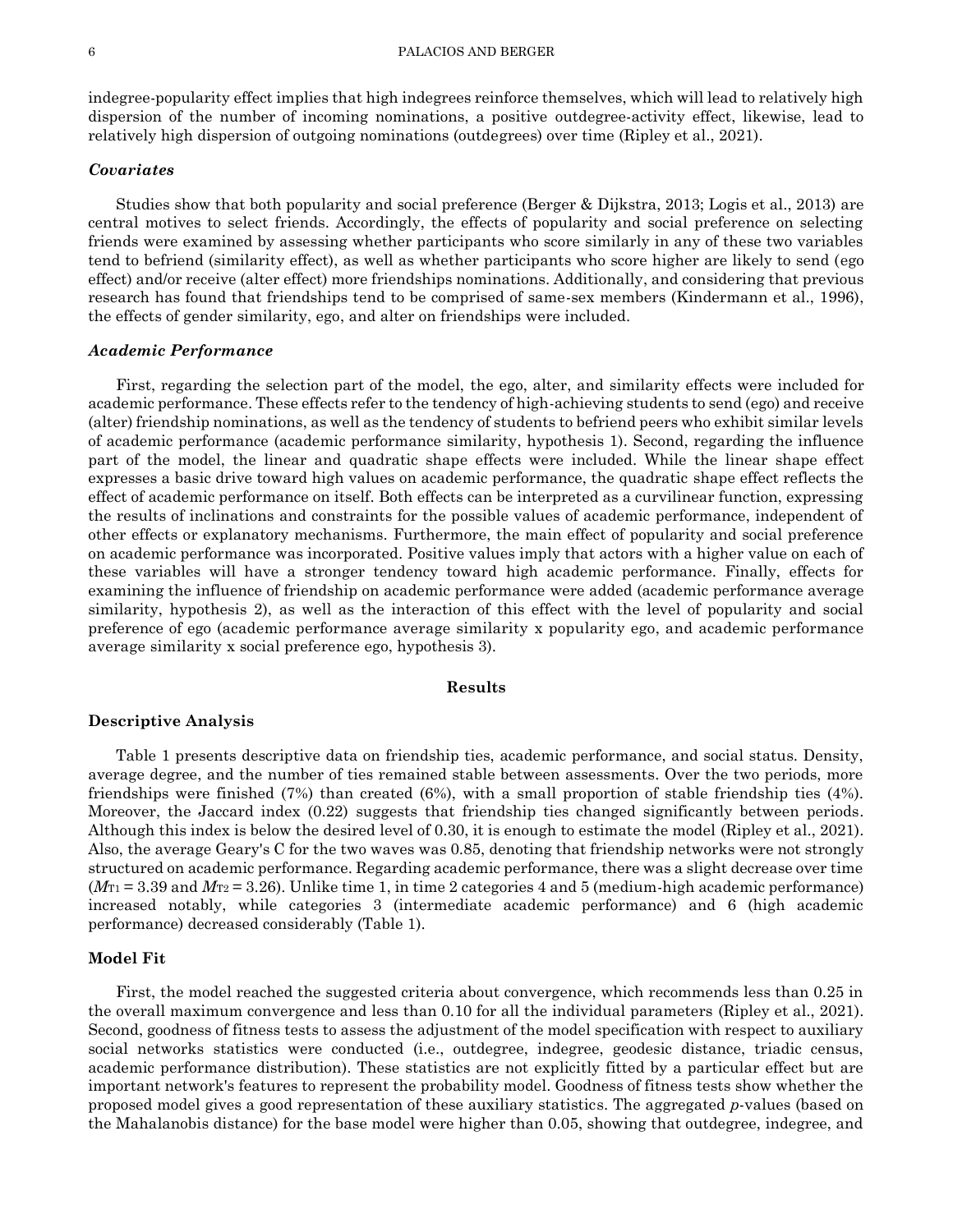academic performance distributions, which represent the simulated values for the end of the periods, represented well the observed information of the data (outdegree  $p = 0.334$ ; indegree  $p = 0.371$ ; geodesic distance  $p = 0.161$ ; triadic census  $p = 0.800$ ; academic performance  $p = 0.532$ ).

**Table 1**

*Descriptives of Friendship Networks, Academic Performance, and Covariates*

|                                | Time 1     | Time 2            | $Time1 \rightarrow Time2$          |                   |  |  |
|--------------------------------|------------|-------------------|------------------------------------|-------------------|--|--|
| Friendship                     |            |                   | Changes in friendship              |                   |  |  |
| Number of ties                 | 665        | 639               | Jaccard index <sup>a</sup>         | 0.22              |  |  |
| Average degree                 | 3.25       | 2.82              | Hamming distance b                 | 83.25             |  |  |
| Density                        | 0.11       | 0.10              | Absence of tie $(0 \rightarrow 0)$ | 83% $(n = 4,654)$ |  |  |
| Missing fraction               | 0.15       | 0.06              | Creating tie $(0 \rightarrow 1)$   | $6\% (n = 329)$   |  |  |
| Network autocorrelation        |            |                   | Resolving tie $(1 \rightarrow 0)$  | $7\% (n = 415)$   |  |  |
| Geary's C academic performance | 0.72       | 0.97              | Stable tie $(1 \rightarrow 1)$     | $4\% (n = 211)$   |  |  |
| Academic performance           |            |                   | Changes in academic performance    |                   |  |  |
| Category $1 \leq 5.5$          | 11.1%      | 12.6%             | Stables actors                     | 41.1%             |  |  |
| Category $2(5.6 - 5.8)$        | 21.3%      | 21.0%             | Decreasing actors                  | 33.9%             |  |  |
| Category $3(5.9 - 6.1)$        | 29.8%      | 17.3%             | Increasing actors                  | 24.8%             |  |  |
| Category $4(6.2 - 6.4)$        | 13.6%      | 26.2%             |                                    |                   |  |  |
| Category $5(6.5 - 6.7)$        | 4.3%       | 22.4%             |                                    |                   |  |  |
| Category $6(6.8-7)$            | 20.0%      | 0.5%              |                                    |                   |  |  |
| Covariates values              | Popularity | Social Preference | Gender                             |                   |  |  |
|                                | Time 1     | Time 1            |                                    |                   |  |  |
| Category 1                     | 27%        | 25%               | 52% (male)                         |                   |  |  |
| Category 2                     | 24%        | 23%               | 48% (female)                       |                   |  |  |
| Category 3                     | 24%        | 26%               |                                    |                   |  |  |
| Category 4                     | 26%        | 26%               |                                    |                   |  |  |

*Note.* <sup>a</sup> The Jaccard index is a measure of stability, calculated as a function of the number of ties present at both observation points, as well as the number of ties added and dropped between the two observation points; <sup>b</sup> The Hamming distance shows the distance between successively observed networks (the number of tie variables that differ between measurement points). *n* = 240, 8 classrooms.

The Table 2 shows the Spearman's rank correlations among variables. As expected, academic performance was stable over time. It was found positive associations between popularity and social preference. These correlations were similar for both genders, except for the positive association between academic performance (time 1) and social preference for girls, which was non-significant for boys. In addition, variables' means were compared by gender. T-tests showed non differences between boys and girls for social preference,  $t(238) = -1.96$ ,  $p = 0.051$ , popularity,  $t(238) = 1.59$ ,  $p = 0.112$ , and academic performance at time 1,  $t(233) = -1.45$ ,  $p = 0.146$ , and time 2,  $t(212) = -1.92$ ,  $p = 0.056$ .

#### **Table 2**

*Spearman's Rank Correlation Between Academic Performance and Social Status by Gender*

| 1. Academic performance t1 |         | $0.44*$        | 0.10           | 0.12           |
|----------------------------|---------|----------------|----------------|----------------|
| 2. Academic performance t2 | $0.28*$ | $\blacksquare$ | $-0.04$        | 0.06           |
| 3. Popularity t1           | 0.13    | $-0.03$        | $\blacksquare$ | $0.35*$        |
| 4. Social preference t1    | $0.27*$ | $-0.03$        | $0.32*$        | $\blacksquare$ |

*Note.*  $n = 240$ , 8 classrooms. Upper diagonal matrix presents results for boys ( $n = 125$ ), while lower diagonal presents results for girls  $(n = 115)$ ;  $\frac{1}{2}p < 0.01$ .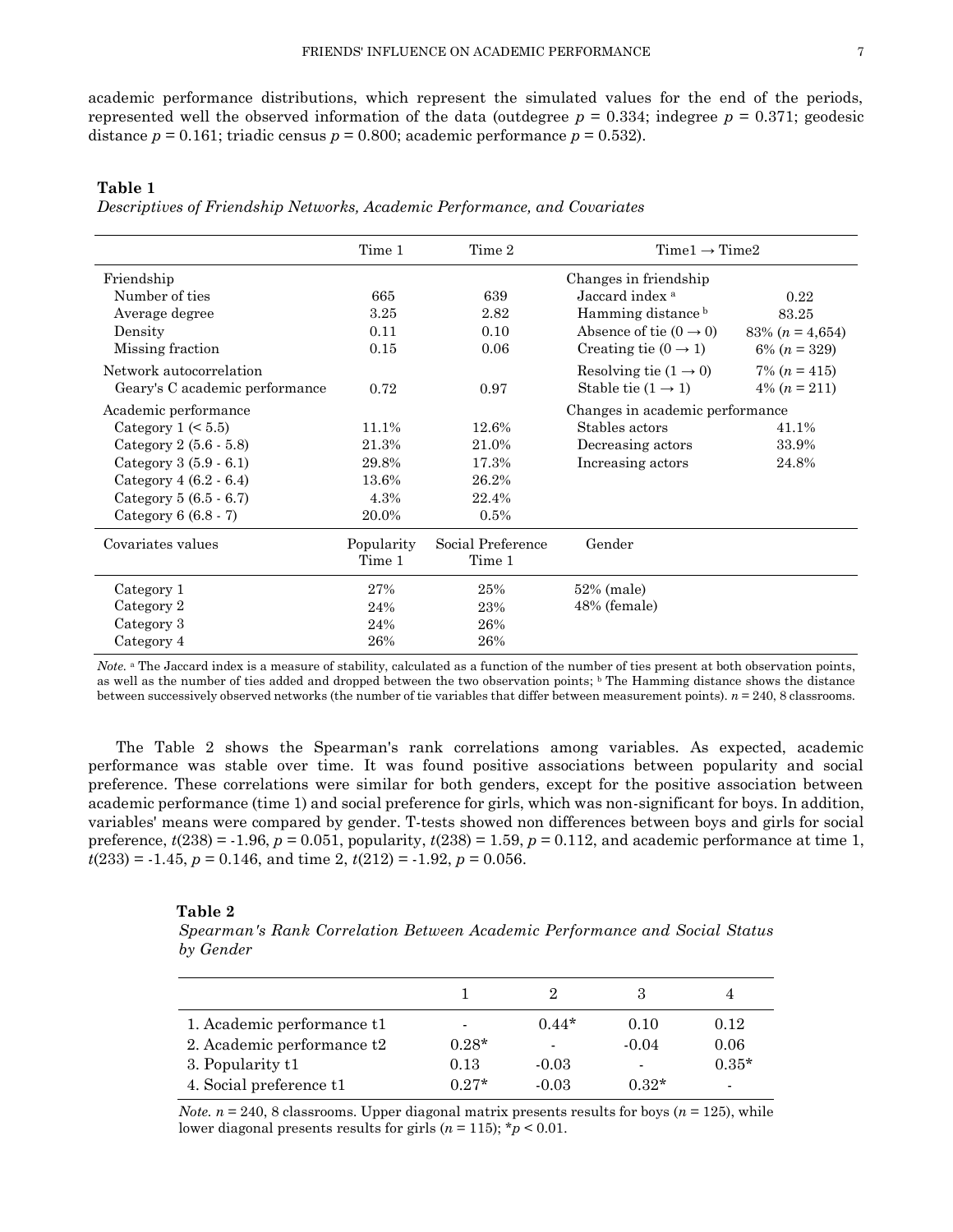#### **Social Networks Analysis**

The results for the social network analyses are presented in Table 3. The model contains structural network effects, academic performance, and covariate effects, including selection (academic performance's ego, alter and similarity) and influence (academic performance average similarity) effects.

#### **Table 3**

*RSiena Estimates Parameters of Academic Performance (Time 1 and Time 2)*

|                                                                      |          | Model            |      |
|----------------------------------------------------------------------|----------|------------------|------|
| Effect                                                               | Estimate | $\boldsymbol{p}$ | SE   |
| Friendship dynamics                                                  |          |                  |      |
| Effects of network structure                                         |          |                  |      |
| Outdegree                                                            | $-1.13$  | ${}_{0.001}$     | 0.32 |
| Reciprocity                                                          | 1.54     | ${}< 0.001$      | 0.19 |
| Transitivity <sup>a</sup>                                            | 1.36     | ${}_{0.001}$     | 0.19 |
| Cyclic closure <sup>b</sup>                                          | $-0.19$  | 0.336            | 0.20 |
| Indegree popularity (squared)                                        | $-0.36$  | 0.004            | 0.12 |
| Outdegree activity (squared)                                         | $-0.30$  | ${}< 0.001$      | 0.08 |
| Effects of academic performance                                      |          |                  |      |
| Academic performance alter                                           | 0.04     | 0.512            | 0.06 |
| Academic performance ego                                             | 0.01     | 0.778            | 0.06 |
| Academic performance similarity (H1)                                 | 0.29     | 0.460            | 0.40 |
| Effects of covariates                                                |          |                  |      |
| Gender (male) alter                                                  | 0.01     | 0.929            | 0.09 |
| Gender (male) ego                                                    | $-0.13$  | 0.136            | 0.09 |
| Same gender                                                          | 0.57     | ${}< 0.001$      | 0.07 |
| Popularity alter                                                     | 0.08     | 0.028            | 0.03 |
| Popularity ego                                                       | $-0.07$  | 0.065            | 0.04 |
| Popularity similarity                                                | 0.17     | 0.008            | 0.06 |
| Social preference alter                                              | 0.08     | 0.050            | 0.04 |
| Social preference ego                                                | 0.01     | 0.782            | 0.04 |
| Social preference similarity                                         | 0.07     | 0.268            | 0.07 |
| Academic performance dynamics                                        |          |                  |      |
| Shape effects                                                        |          |                  |      |
| Academic performance linear shape                                    | $-0.06$  | 0.176            | 0.05 |
| Academic performance quadratic shape                                 | $-0.04$  | 0.403            | 0.05 |
| Effects of covariates                                                |          |                  |      |
| Popularity                                                           | $-0.03$  | 0.482            | 0.04 |
| Social preference                                                    | 0.02     | 0.613            | 0.05 |
| Effects of friends' behaviors (social influence)                     |          |                  |      |
| Academic performance average similarity (H2)                         | 3.95     | 0.015            | 1.61 |
| Moderators of social influence                                       |          |                  |      |
| Academic performance average similarity x popularity ego (H3)        | $-0.26$  | 0.796            | 1.03 |
| Academic performance average similarity x social preference ego (H3) | 2.44     | 0.055            | 1.27 |

*Note.*  $n = 240$ , 8 classrooms. Statistical significance of each parameter is determined by dividing the estimate by its standard error and comparing it to a normalized *z*-distribution. *<sup>a</sup>* A *gwespFF* version was included, which indicates the number of nodes *j* such that  $i \rightarrow j$  and there are exactly k other nodes h for which there is the two-path  $i \rightarrow h \rightarrow j$ . <sup>b</sup> A *gwespBB* version was included, which indicates the number of nodes *j* such that  $i \rightarrow j$  and there are exactly *k* other nodes *h* for which there is the two-path  $i \leftarrow h \leftarrow j$ .

# *Structural Network Effects*

In the structural part of the model, it was observed significant negative effects for density (students nominated less than half of their classmates as friends) and positive effects for reciprocity (students tend to establish reciprocal friendships over time). Also, it was found a significant positive effect of transitivity (friends of friends tend to become friends over time) and a negative but non-significant effect of cyclic closure.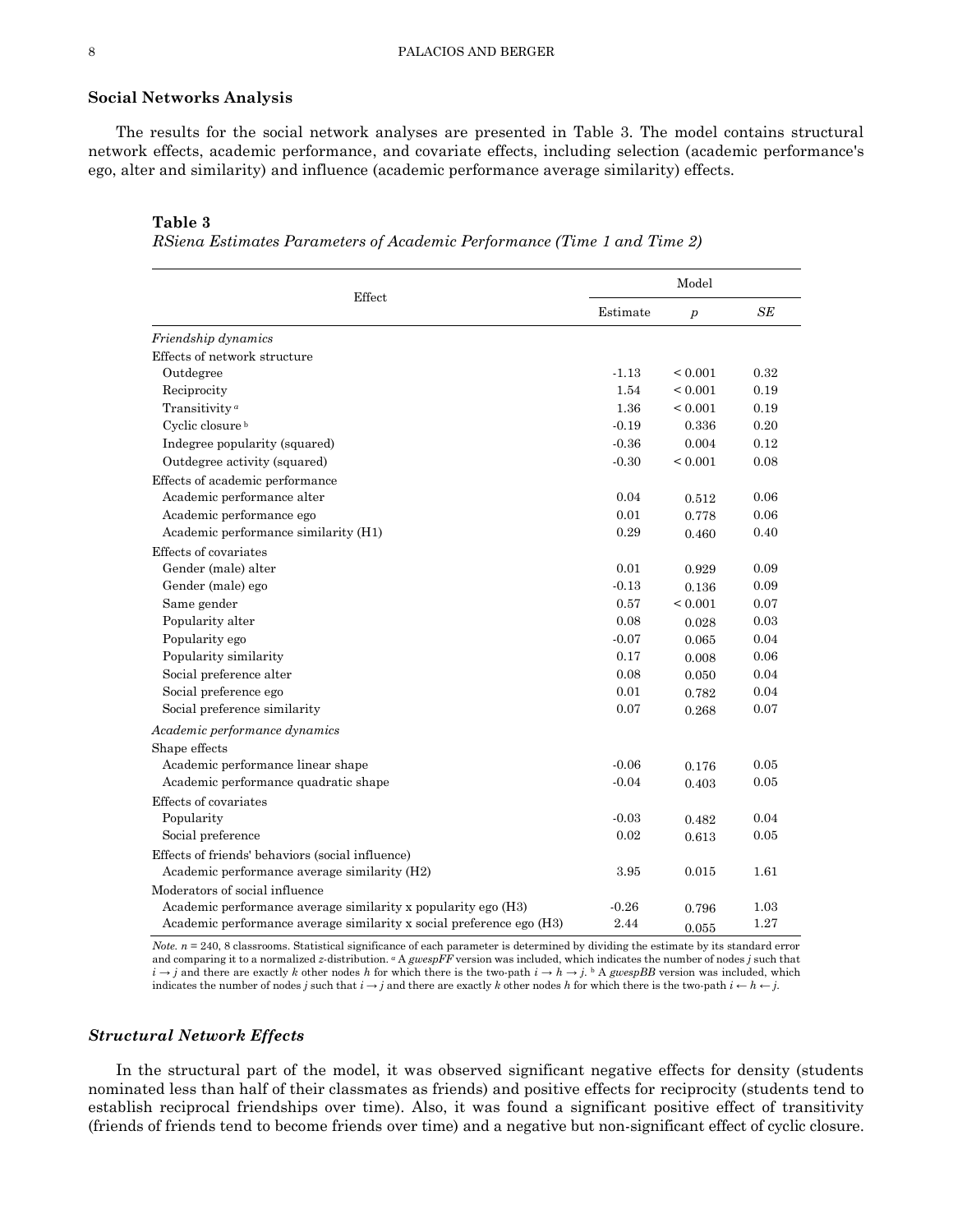Lastly, both outdegree-activity and indegree-popularity effects were significantly negative, suggesting that actors with a high number of given nominations are less likely to send additional nominations and students with a high number of incoming nominations are less likely to attract new ties over time, respectively.

## *Covariates*

With respect to the covariates, it was found that popular students showed a tendency to nominate fewer students as friends (negative popularity ego) and to receive more friendships nominations (positive popularity alter), expressing their influential and prestigious position. In addition, students with similar popularity were more likely to nominate each other as a friend (positive popularity similarity). Likewise, socially preferred students tended to receive more nominations as friends (positive social preference alter) and were more likely to nominate each other as a friend (positive social preference similarity). Furthermore, friendships were more likely to occur among same-gender peers (positive same gender). Regarding the role of academic performance in friendship selection, academic performance did not affect nominating or being nominated as a friend (non-significant academic performance ego and alter effects). Moreover, a tendency of students befriending classmates with similar academic performance was not found (non-significant academic performance similarity), rejecting hypothesis 1. To ensure that this result was consistent between different model specifications, additional analyses without including popularity and social preference effects in the model were conducted. The results (available upon request) indicated that the academic performance similarity effect remained not significant.

### *Academic Performance Dynamics*

Non-significant linear and quadratic shape effects were found, indicating that the change in academic performance did not follow a specific pattern over the two assessments. Next, the influence of academic performance between friends was observed, showing a tendency of students to become similar to their friends' academic performance (positive academic performance average similarity), supporting hypothesis 2. Regarding adolescents' own social status' moderating the academic performance's influence, a significant positive effect of social preference was observed (positive academic performance average similarity x social preference), suggesting that socially preferred students were more likely to become similar to their friends' academic performance, in comparison with students with lower levels of social preference (supporting hypothesis 3). On the contrary, it was not observed a moderation of popularity in academic performance influence (non-significant academic performance average similarity x popularity).

## **Discussion and Conclusions**

Using longitudinal social network analysis, this study examined how friendships may affect academic performance, but also how individual academic performance can shape friendships. Moreover, and departing from the extant literature on peer relations and social status, this study assessed the moderating role of popularity and social preference might have on the influence of academic performance.

# **Friendship Selection Based on Academic Performance Similarity**

The results did not support the selection hypothesis. Namely, friendship nominations were not driven by students' similarity in academic performance. Interestingly, previous studies have found that younger children (3rd and 4th graders) tend to consider academic performance as a relevant variable to choose friends (Chen et al., 2003; Palacios & Berger, 2015), suggesting that academic success may constitute a socially valued attribute in elementary school. During these grades, the orientation towards peers is still not that strong and, thus, the value that teachers and parents attribute to academic performance may drive this social value fostering students to select as friends those who meet their academic expectations (Wentzel, 1999). Taken together with the results, it is possible that during fifth and sixth grades may be a shift regarding the socially valued attributes that drive friendship selection, possibly fostered by an increasing orientation towards peers. As a result, other attributes, such as aggression and antisocial behaviors, which constitute effective signals of defiance to adults, begin to be associated with social status and, therefore, may become more salient in choosing friends (Galván et al., 2011; Moffitt, 1993).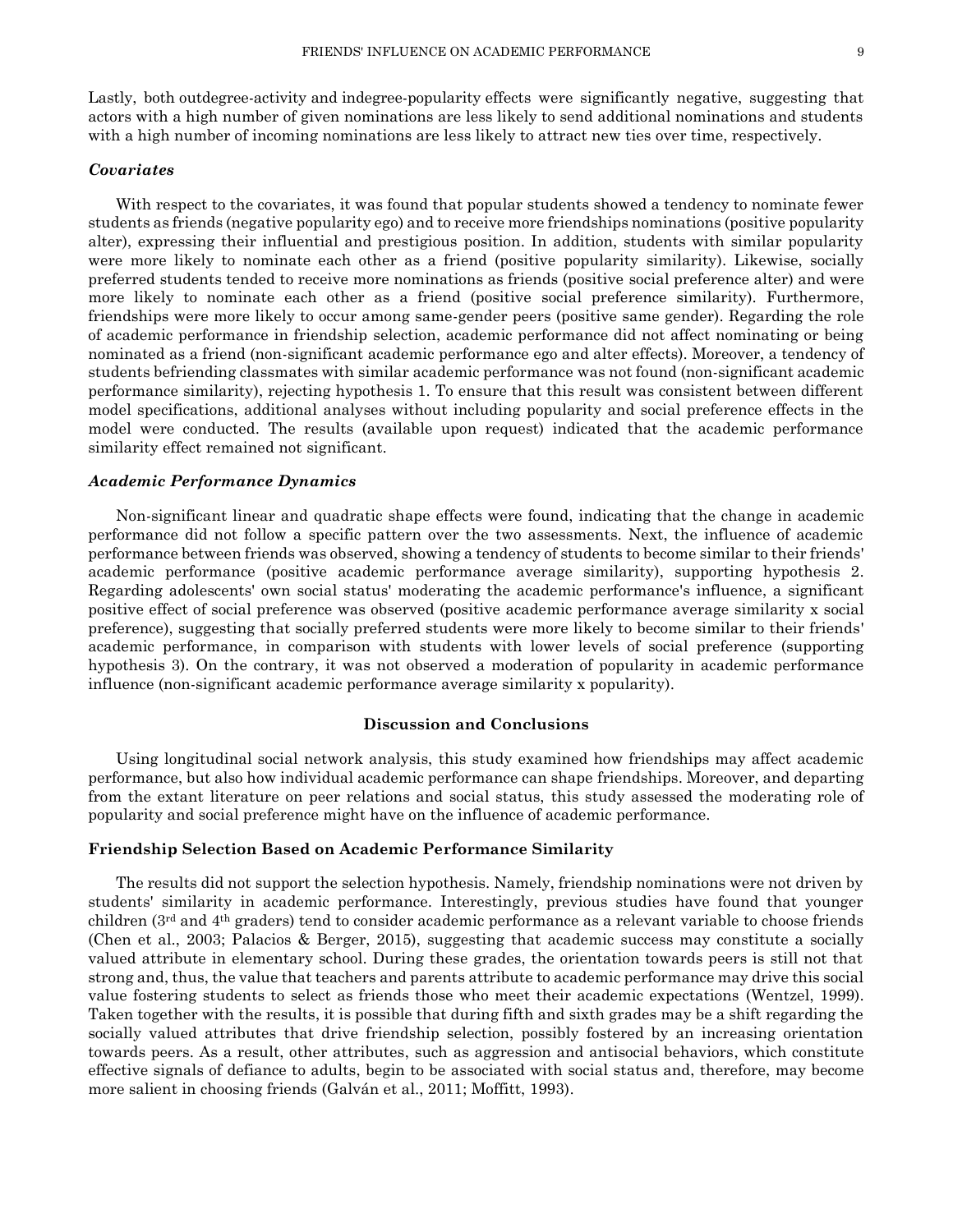### **Social Influence on Academic Performance**

This study found evidence for the influence hypothesis: Students tended to change their academic performance resembling their friends' average academic performance. This could be due to two reasons. First, peers become increasingly important for adolescents as a context for identity development and sharing relevant experiences and may fulfill the need for affiliation and approval (Hartup & Stevens, 1997). At this stage, peer influence is more likely to occur, because adolescents begin to spend more time with peers, considering them as a source of identity, approval, and advice (Bukowski et al., 2000). Second, increasing opportunities for interaction and academic work between students, where they can learn and imitate the study habits and skills of their classmates, may foster social influence. For instance, Newcomb and Bagwell (1995) argue that the collaborating process on an academic task with a high-achieving friend can be more engaging and motivating than with average-achieving peers and, thus, may foster the internalization of positive learning goals promoted by high-achieving friends. In this line, research has shown that higherachieving friends influenced the mathematical reasoning of lower-achieving friends, but not the reverse (DeLay et al., 2015). Furthermore, future studies should examine potential mechanisms for peer influence on academic performance, such as modeling academic-oriented behaviors (Kandel & Andrews, 1987) and peer pressure toward achievement (Brown et al., 1986).

## **The Moderating Role of Social Status in Academic Performance's Influence**

An interesting result of this study is that social influence on academic performance is related to adolescents' own social status. Social influence was moderated by social preference, but not by popularity. This means that socially preferred students would be more influenced by their friends' academic performance than other students with lower levels of social preference. These results are in line with findings suggesting that friends' social preference moderated individual academic achievement's influence (Rambaran et al., 2017). The results suggest that certain features of socially preferred students, such as cooperation, reciprocity, and high-quality friendships, would facilitate the influence on academic performance. In other words, the influence of academic performance would be more likely to occur not only when friends are socially preferred, but also when the focal actor (ego) is socially preferred. Furthermore, this finding is also consistent with the positive relationship between social preference and prosocial behavior (Becker & Luthar, 2007), suggesting that positive behavior (e.g., prosocial behavior) is likely to result in supportive interactions with peers, including interest in enhancing personal relationships and concern for others (Twenge et al., 2007), as well as provisions of academic help and positive feedback (Wentzel, 2015).

Conversely, and compared to socially preferred peers, popular students seem to be less sensitive to their friends' academic performance. One explanation is that the latter group of students mainly focus their attention on salient goals, such as aggressive and deviant behavior (Andreou, 2006; Prinstein & Cillessen, 2003), substance use (Mayeux et al., 2008), and sports (Shakib et al., 2011). For example, research has found that popularity moderated peer influence in truancy (Rambaran et al., 2017) and dropping out of school (Traag, Lubbers & van der Velden, 2012). In this regard, upcoming studies could test whether adolescents' and friends' social status moderates social influence on other salient behaviors, such as aggressive and prosocial behavior or sports.

#### **Future Research and Limitations**

From a conceptual standpoint, and considering the opportunities for educational interventions, the results call attention to the role that peer relations may have in academic performance. Contrary to understanding academic achievement as a result of fixed abilities (Blackwell et al., 2007), the possibility of change, in this case as a function of friends' academic achievement, stresses its malleability and opens an interesting field for promoting academic and, more broadly, personal development. For instance, several studies have shown that ethnic, social, and academic diversity in the classroom positively impacts students' educational development (Gottfried, 2014; Sacerdote, 2001). Furthermore, teachers could play an important role by providing opportunities for interaction between students, setting rules on desirable behaviors and organizing sitting arrangements. These decisions have potential consequences for the social and academic development of their students (Farmer et al., 2011; Gest & Rodkin, 2011). In this sense, promoting diverse friendships and a dynamic peer network may offer adolescents a broader social context for increasing their mutual influence. This influence, however, may refer to both positive and negative traits and behaviors and,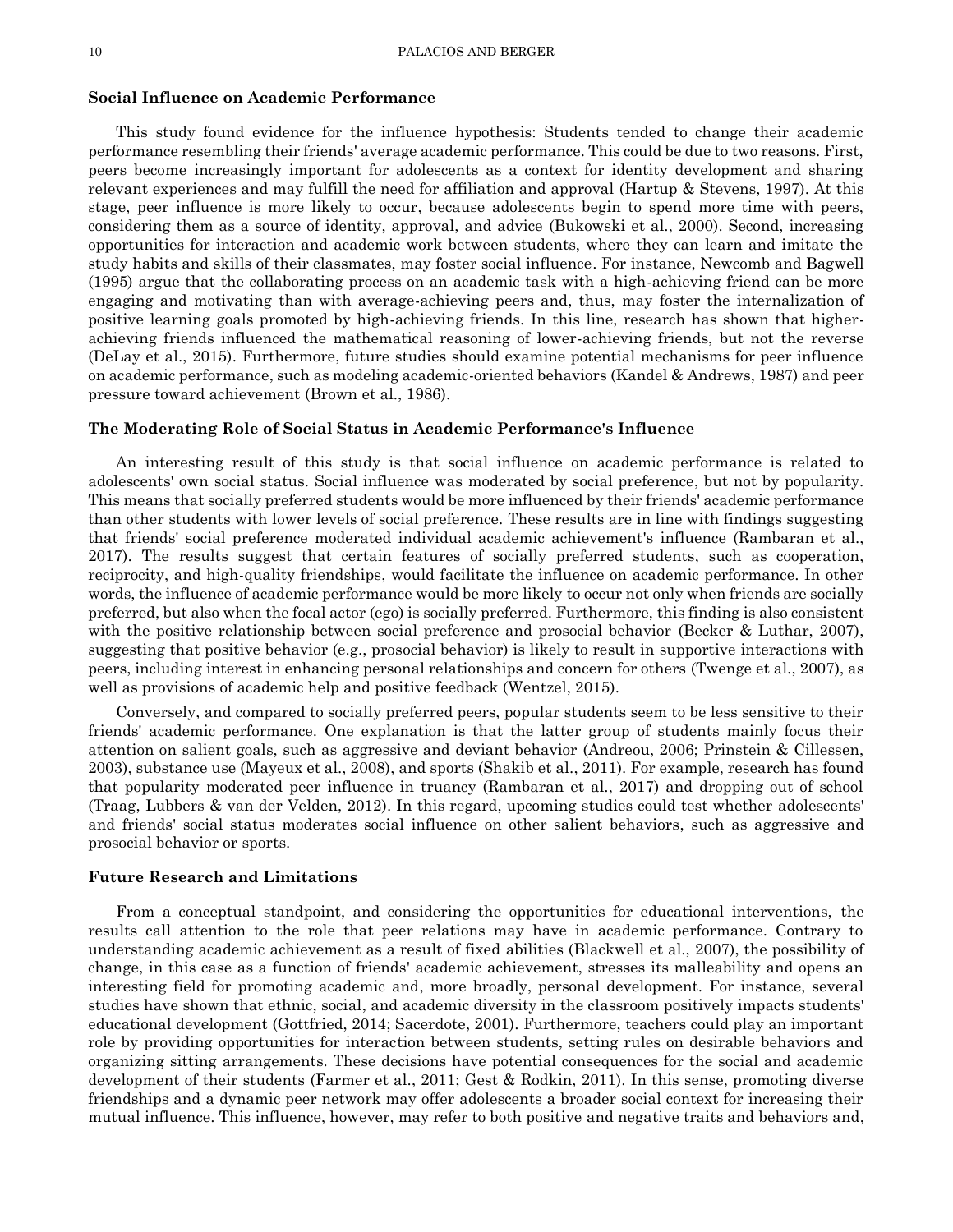therefore, teachers and school administrators should promote and make visible positive characteristics and foster relationships around them.

This study has some limitations that should be acknowledged. The sample is relatively small and comes from two schools. Also, the long interval between assessments may mask short-term friendship dynamics. For instance, there is some evidence that the influence of academic performance is more likely to occur within the academic year, mostly when students do not know each other at the beginning of the year (Gremmen et al., 2017). Seemingly, a unique and indirect measure of academic performance (teacher academic perception) was used. Also, to better understand the nature and extent of selection and influence processes on academic performance, future studies could include not only the duration and quality of friendships, but also academic relationships, for example, who study with whom in classrooms (Palacios et al., 2019). Finally, this study featured a sample from Chile. Most research on adolescents' peer relations has been conducted in the United States and Europe. Accordingly, some considerations should be taken into account when addressing this sample. Classmates remain together from  $1<sup>st</sup>$  to  $12<sup>th</sup>$  grade; therefore, classes tend to exhibit a high peer group stability and a fixed peer culture. Also, the ethnic composition of the Chilean society is quite homogeneous, with 91% of the population self-identifying as white or mixed-race with European ascendancy (Ministerio de Desarrollo Social, 2017). In spite of these particularities, research on adolescent peer relationships with Chilean samples has shown similar patterns to those found in the United States and European youth for several variables, such as aggression (Dijkstra et al., 2011), friendships and antipathies (Berger & Dijkstra, 2013; Rambaran et al., 2015), and victimization (Cuadros & Berger, 2016; Hodges et al., 1997; Hodges & Perry, 1999).

Despite these limitations, by incorporating relevant social status variables (adolescents' popularity and social preference) as moderators of friends' influence on academic performance, this study contributes to broadening the understanding of peer relations in adolescence and opens a promising research area that could inform educational and developmental interventions. Developing research in diverse international contexts may help broaden and validate the accumulated evidence on the relationship between peer dynamics and academic performance, showing the normative character of selection processes regarding academic performance and social status in friendship selection.

#### **References**

Adler, P. A., & Adler, P. (1998). *Peer power: Preadolescent culture and identity*. Rutgers University Press.

- Andreou, E. (2006). Social preference, perceived popularity and social intelligence: Relations to overt and relational aggression. *School Psychology International*, *27*(3), 339-351[. https://doi.org/10.1177/0143034306067286](https://doi.org/10.1177/0143034306067286)
- Becker, B. E., & Luthar, S. S. (2007). Peer-perceived admiration and social preference: Contextual correlates of positive peer regard among suburban and urban adolescents. *Journal of Research on Adolescence*, *17*(1), 117-144[. https://doi.org/10.1111/j.1532-7795.2007.00514.x](https://doi.org/10.1111/j.1532-7795.2007.00514.x)
- Berger, C., & Dijkstra, J. K. (2013). Competition, envy, or snobbism? How popularity and friendships shape antipathy networks of adolescents. *Journal of Research on Adolescence*, *23*(3), 586-595[. https://doi.org/10.1111/jora.12048](https://doi.org/10.1111/jora.12048)
- Berger, C., & Rodkin, P. C. (2012). Group influences on individual aggression and prosociality: Early adolescents who change peer affiliations. *Social Development*, *21*(2), 396-413[. https://doi.org/10.1111/j.1467-9507.2011.00628.x](https://doi.org/10.1111/j.1467-9507.2011.00628.x)
- Blackwell, L. S., Trzesniewski, K. H., & Dweck, C. S. (2007). Implicit theories of intelligence predict achievement across an adolescent transition: A longitudinal study and an intervention. *Child Development*, *78*(1), 246-263[. https://doi.org/10.1111/j.1467-8624.2007.00995.x](https://doi.org/10.1111/j.1467-8624.2007.00995.x)
- Blansky, D., Kavanaugh, C., Boothroyd, C., Benson, B., Gallagher, J., Endress, J., & Sayama, H. (2013). Spread of academic success in a high school social network. *PLoS ONE*, *8*(2), e55944[. https://doi.org/10.1371/journal.pone.0055944](https://doi.org/10.1371/journal.pone.0055944)
- Brown, B. B., Clasen, D. R., & Eicher, S. A. (1986). Perceptions of peer pressure, peer conformity dispositions, and self-reported behavior among adolescents. *Developmental Psychology*, *22*(4), 521-530[. https://doi.org/10.1037/0012-1649.22.4.521](https://doi.org/10.1037/0012-1649.22.4.521)
- Buchmann, C., & Dalton, B. (2002). Interpersonal influences and educational aspirations in 12 countries: The importance of institutional context. *Sociology of Education*, *75*(2), 99-122[. https://doi.org/10.2307/3090287](https://doi.org/10.2307/3090287)
- Bukowski, W. M., & Sippola, L. K. (2005). Friendship and development: Putting the most human relationship in its place. *New Directions for Child and Adolescent Development*, *2005*(109), 91-98[. https://doi.org/10.1002/cd.141](https://doi.org/10.1002/cd.141)
- Bukowski, W. M., Sippola, L. K., & Newcomb, A. F. (2000). Variations in patterns of attraction of same- and other-sex peers during early adolescence. *Developmental Psychology*, *36*(2), 147-154[. https://doi.org/10.1037/0012-1649.36.2.147](https://doi.org/10.1037/0012-1649.36.2.147)
- Cairns, R. B., Leung, M. -C., Gest, S. D., & Cairns, B. D. (1995). A brief method for assessing social development: Structure, reliability, stability, and developmental validity of the interpersonal competence scale. *Behaviour Research and Therapy*, *33*(6), 725-736. [https://doi.org/10.1016/0005-7967\(95\)00004-H](https://doi.org/10.1016/0005-7967(95)00004-H)
- Chen, Q., Hughes, J. N., Liew, J., & Kwok, O. -M. (2010). Joint contributions of peer acceptance and peer academic reputation to achievement in academically at-risk children: Mediating processes. *Journal of Applied Developmental Psychology*, *31*(6), 448-459. <https://doi.org/10.1016/j.appdev.2010.09.001>
- Chen, X., Chang, L., & He, Y. (2003). The peer group as a context: Mediating and moderating effects on relations between academic achievement and social functioning in chinese children. *Child Development*, *74*(3), 710-727[. https://doi.org/10.1111/1467-8624.00564](https://doi.org/10.1111/1467-8624.00564)
- Cillessen, A. H. N., & Berg, Y. H. M. v. d. (2012). Popularity and school adjustment. In A. M. Ryan, & G. W. Ladd (Eds.), *Peer relationships and adjustment at school* (pp. 135-164). IAP Information Age Publishing.
- Cuadros, O., & Berger, C. (2016). The protective role of friendship quality on the wellbeing of adolescents victimized by peers. *Journal of Youth and Adolescence*, *45*(9), 1877-1888.<https://doi.org/10.1007/s10964-016-0504-4>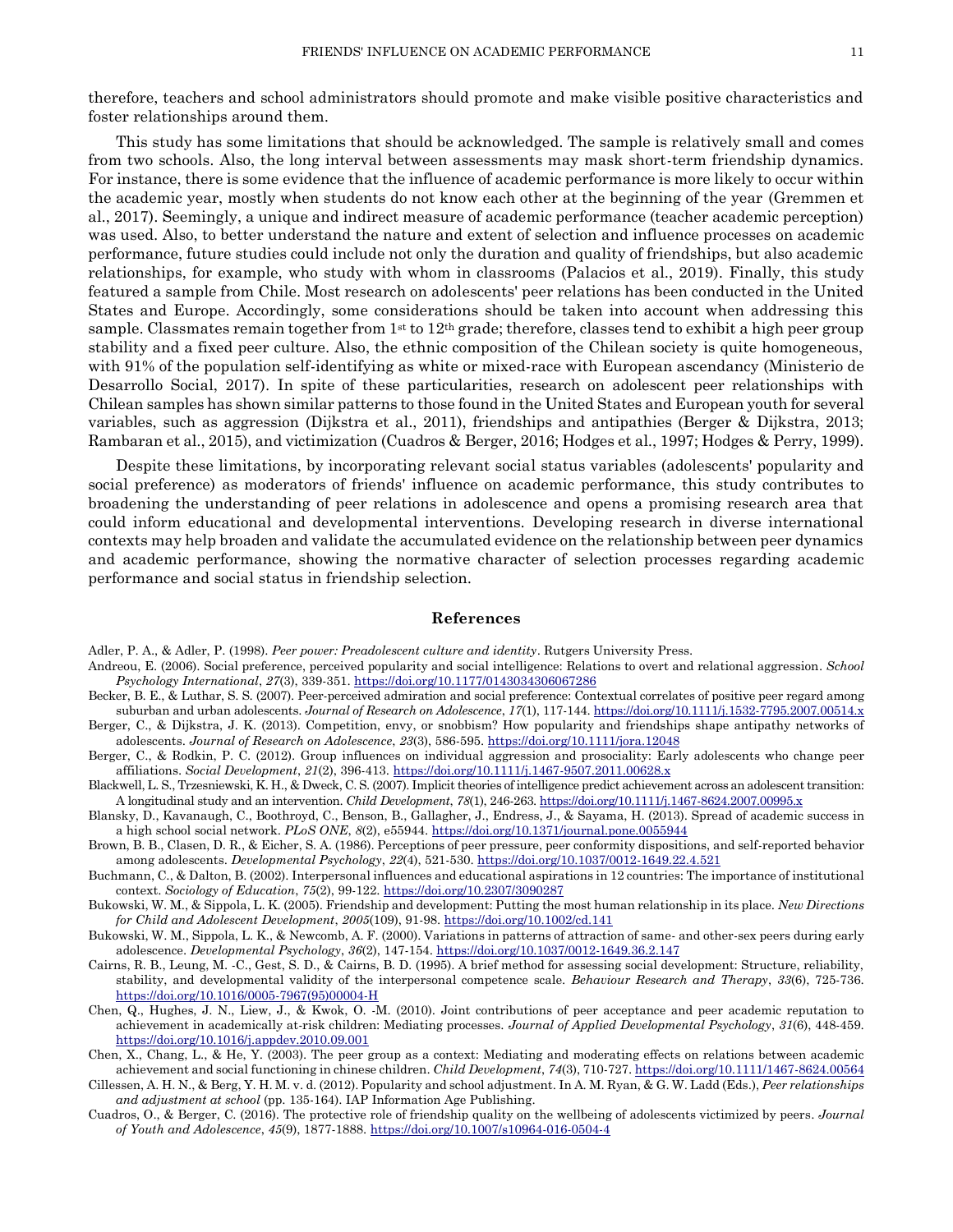- DeLay, D., Laursen, B., Kiuru, N., Poikkeus, A.n-M., Aunola, K., & Nurmi, J.n-E. (2015). Stable same-sex friendships with higher achieving partners promote mathematical reasoning in lower achieving primary school children. *British Journal of Developmental Psychology*, *33*(4), 519-532.<https://doi.org/10.1111/bjdp.12117>
- Dijkstra, J. K., Berger, C., & Lindenberg, S. (2011). Do physical and relational aggression explain adolescents' friendship selection? The competing roles of network characteristics, gender, and social status. *Aggressive Behavior*, *37*(5), 417-429[. https://doi.org/10.1002/ab.20402](https://doi.org/10.1002/ab.20402) Dijkstra, J. K., Cillessen, A. H. N., Lindenberg, S., & Veenstra, R. (2010). Basking in reflected glory and its limits: Why adolescents
- hang out with popular peers. *Journal of Research on Adolescence*, *20*(4), 942-958[. https://doi.org/10.1111/j.1532-7795.2010.00671.x](https://doi.org/10.1111/j.1532-7795.2010.00671.x)
- Dijkstra, J. K., Lindenberg, S., Veenstra, R., Steglich, C., Isaacs, J., Card, N. A., & Hodges, E. V. E. (2010). Influence and selection processes in weapon carrying during adolescence: The roles of status, aggression, and vulnerability. *Criminology*, *48*(1), 187-220. <https://doi.org/10.1111/j.1745-9125.2010.00183.x>
- Dishion, T. J., & Dodge, K. A. (2005). Peer contagion in interventions for children and adolescents: Moving towards an understanding of the ecology and dynamics of change. *Journal of Abnormal Child Psychology*, *33*(3), 395-400. <https://doi.org/10.1007/s10802-005-3579-z>
- Eccles, J. S. (2004). Schools, academic motivation, and stage-environment fit. In R. M. Lerner & L. Steinberg (Eds.), *Handbook of adolescent psychology: Second edition* (pp. 125-153). John Wiley & Sons. <https://doi.org/10.1002/9780471726746.ch5>
- Ellis, W. E., & Zarbatany, L. (2007). Peer group status as a moderator of group influence on children's deviant, aggressive, and prosocial behavior. *Child Development*, *78*(4), 1240-1254[. https://doi.org/10.1111/j.1467-8624.2007.01063.x](https://doi.org/10.1111/j.1467-8624.2007.01063.x)
- Espelage, D. L., Holt, M. K., & Henkel, R. R. (2003). Examination of peer-group contextual effects on aggression during early adolescence. *Child Development*, *74*(1), 205-220.<https://doi.org/10.1111/1467-8624.00531>
- Farmer, T. W., Farmer, E. M. Z., Estell, D. B., & Hutchins, B. C. (2007). The developmental dynamics of aggression and the prevention of school violence. *Journal of Emotional and Behavioral Disorders*, *15*(4), 197-208.<https://doi.org/10.1177/10634266070150040201>
- Farmer, T. W., Lines, M. M, & Hamm, J. V. (2011). Revealing the invisible hand: The role of teachers in children's peer experiences. *Journal of Applied Developmental Psychology*, *32*(5), 247-256.<https://doi.org/10.1016/j.appdev.2011.04.006>
- Flashman, J. (2012). Academic achievement and its impact on friend dynamics. *Sociology of Education*, *85*(1), 61-80. <https://doi.org/10.1177/0038040711417014>
- Galván, A., Spatzier, A., & Juvonen, J. (2011). Perceived norms and social values to capture school culture in elementary and middle school. *Journal of Applied Developmental Psychology*, *32*(6), 346-353[. https://doi.org/10.1016/j.appdev.2011.08.005](https://doi.org/10.1016/j.appdev.2011.08.005)
- García-Huidobro, J. E. (2007). La "selección de alumnos" en la Ley General de Educación. *Revista Docencia*, *32*, 20-27. [http://revistadocencia.cl/sitio/wp-content/uploads/2021/12/docencia\\_32.pdf](http://revistadocencia.cl/sitio/wp-content/uploads/2021/12/docencia_32.pdf)
- Gest, S. D., & Rodkin, P. C. (2011). Teaching practices and elementary classroom peer ecologies. *Journal of Applied Developmental Psychology*, *32*(5), 288-296. <https://doi.org/10.1016/j.appdev.2011.02.004>
- Geven, S., Weesie, J., & van Tubergen, F. (2013). The influence of friends on adolescents' behavior problems at school: The role of ego, alter and dyadic characteristics. *Social Networks*, *35*(4), 583-592[. https://doi.org/10.1016/j.socnet.2013.08.002](https://doi.org/10.1016/j.socnet.2013.08.002)
- Gottfried, M. A. (2014). The positive peer effects of classroom diversity: Exploring the relationship between english language learner classmates and socioemotional skills in early elementary school. *The Elementary School Journal*, *115*(1), 22-48[. https://doi.org/10.1086/676948](https://doi.org/10.1086/676948)
- Gremmen, M. C., Dijkstra, J. K., Steglich, C., & Veenstra, R. (2017). First selection, then influence: Developmental differences in friendship dynamics regarding academic achievement. *Developmental Psychology*, *53*(7), 1356-1370[. https://doi.org/10.1037/dev0000314](https://doi.org/10.1037/dev0000314)
- Hartup, W. W., & Stevens, N. (1997). Friendships and adaptation in the life course. *Psychological Bulletin*, *121*(3), 355-370. <https://doi.org/10.1037/0033-2909.121.3.355>
- Haselager, G. J. T., Hartup, W. W., van Lieshout, C. F. M., & Riksen-Walraven, J. M. A. (1998). Similarities between friends and nonfriends in middle childhood. *Child Development*, *69*(4), 1198-1208.<https://doi.org/10.1111/j.1467-8624.1998.tb06167.x>
- Hodges, E. V. E., Malone, M. J., & Perry, D. G. (1997). Individual risk and social risk as interacting determinants of victimization in the peer group. *Developmental Psychology*, *33*(6), 1032-1039. <https://doi.org/10.1037/0012-1649.33.6.1032>
- Hodges, E. V. E., & Perry, D. G. (1999). Personal and interpersonal antecedents and consequences of victimization by peers. *Journal of Personality and Social Psychology*, *76*(4), 677-685. <https://doi.org/10.1037/0022-3514.76.4.677>
- Johnson, K. A. (2000). *The peer effect on academic achievement among public elementary school students*. The Heritage Foundation. [http://thf\\_media.s3.amazonaws.com/2000/pdf/cda00-06.pdf](http://thf_media.s3.amazonaws.com/2000/pdf/cda00-06.pdf)
- Kandel, D. B. (1978). Homophily, selection, and socialization in adolescent friendships. *American Journal of Sociology*, *84*(2), 427-436. <https://doi.org/10.1086/226792>
- Kandel, D. B., & Andrews, K. (1987). Processes of adolescent socialization by parents and peers. *Substance Use & Misuse*, *22*(4), 319- 342[. https://doi.org/10.3109/10826088709027433](https://doi.org/10.3109/10826088709027433)
- Kindermann, T. A. (1993). Natural peer groups as contexts for individual development: The case of children's motivation in school. *Developmental Psychology*, *29*(6), 970-977.<https://doi.org/10.1037/0012-1649.29.6.970>
- Kindermann, T. A. (2007). Effects of naturally existing peer groups on changes in academic engagement in a cohort of sixth graders. *Child Development*, *78*(4), 1186-1203.<https://doi.org/10.1111/j.1467-8624.2007.01060.x>
- Kindermann, T. A., McCollan, T. L., & Gibson Jr., E. (1996). Peer networks and students' classroom engagement during childhood and adolescence. In J. Juvonen, & K. R. Wentzel (Eds.), *Social motivation: Understanding children's school adjustment* (pp. 279-312). Cambridge University Press. [https://doi.org/10.1017/CBO9780511571190.014](https://psycnet.apa.org/doi/10.1017/CBO9780511571190.014)
- Kiuru, N., Burk, W. J., Laursen, B., Salmela-Aro, K., & Nurmi, J. -E. (2010). Pressure to drink but not to smoke: Disentangling selection and socialization in adolescent peer networks and peer groups. *Journal of Adolescence*, *33*(6), 801-812. <https://doi.org/10.1016/j.adolescence.2010.07.006>
- LaFontana, K. M., & Cillessen, A. H. N. (2002). Children's perceptions of popular and unpopular peers: A multimethod assessment. *Developmental Psychology*, *38*(5), 635-647.<https://doi.org/10.1037/0012-1649.38.5.635>
- Light, J. M., Greenan, C. C., Rusby, J. C., Nies, K. M., & Snijders, T. A. B. (2013). Onset to first alcohol use in early adolescence: A network diffusion model. *Journal of Research on Adolescence*, *23*(3), 487-499. <https://doi.org/10.1111/jora.12064>
- Litwack, S. D., Aikins, J. W., & Cillessen, A. H. N. (2012). The distinct roles of sociometric and perceived popularity in friendship: Implications for adolescent depressive affect and self-esteem. *The Journal of Early Adolescence*, *32*(2), 226-251. <https://doi.org/10.1177/0272431610387142>
- Logis, H. A., Rodkin, P. C., Gest, S. D., & Ahn, H. -J. (2013). Popularity as an organizing factor of preadolescent friendship networks: Beyond prosocial and aggressive behavior. *Journal of Research on Adolescence*, *23*(3), 413-423.<https://doi.org/10.1111/jora.12033>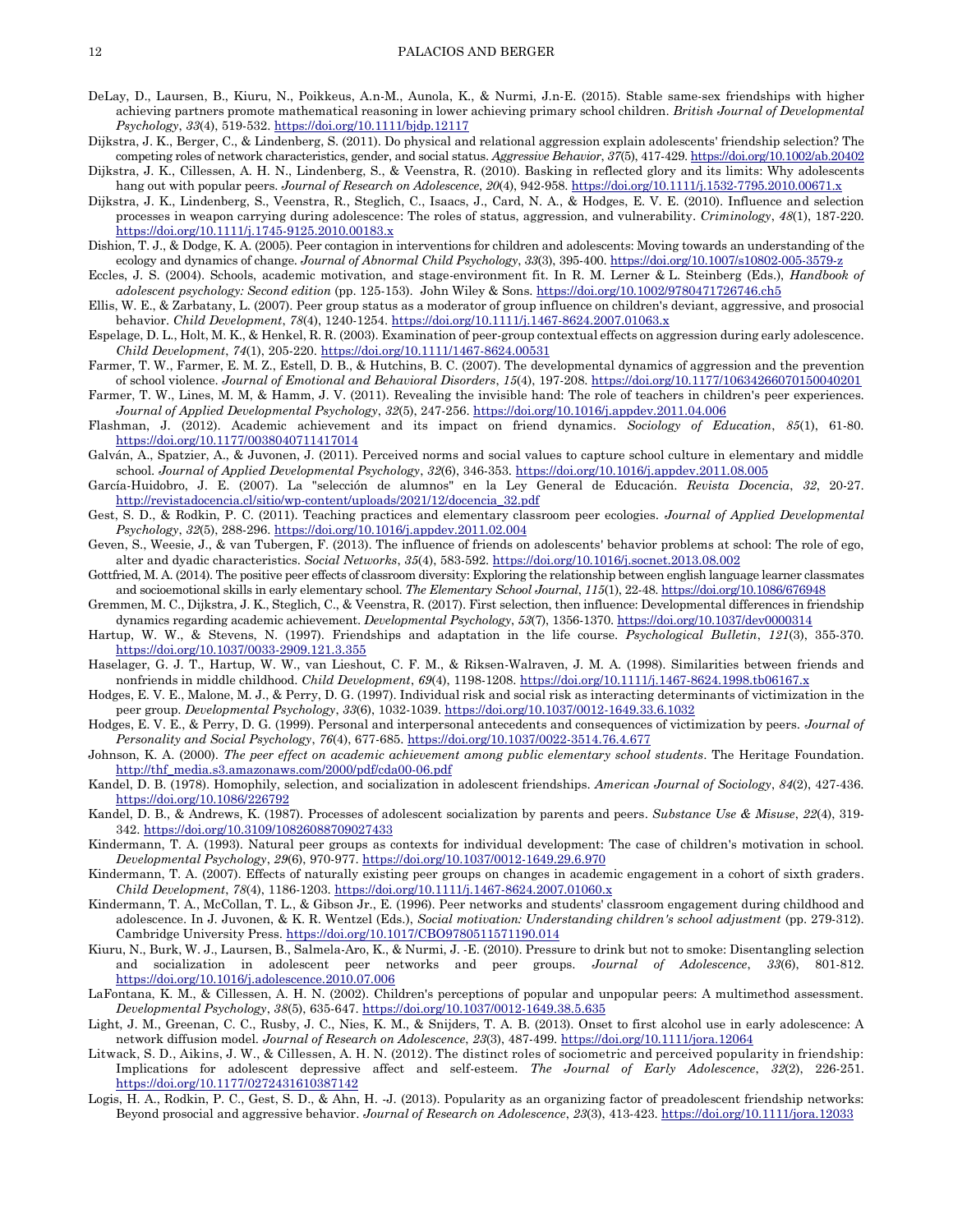- Lomi, A., Snijders, T. A. B., Steglich, C. E. G., & Torló, V. J. (2011). Why are some more peer than others? Evidence from a longitudinal study of social networks and individual academic performance. *Social Science Research*, *40*(6), 1506-1520. <https://doi.org/10.1016/j.ssresearch.2011.06.010>
- Marjoribanks, K. (1998). Family capital, children's individual attributes, and adolescents' aspirations: A follow-up analysis. *The Journal of Psychology*, *132*(3), 328-336[. https://doi.org/10.1080/00223989809599171](https://doi.org/10.1080/00223989809599171)
- Mathys, C., Burk, W. J., & Cillessen, A. H. N. (2013). Popularity as a moderator of peer selection and socialization of adolescent alcohol, marijuana, and tobacco use. *Journal of Research on Adolescence*, *23*(3), 513-523.<https://doi.org/10.1111/jora.12031>
- Mayeux, L., Houser, J. J., & Dyches, K. D. (2011). Social acceptance and popularity: Two distinct forms of peer status. In A. H. N. Cillessen, D. Schwartz, & L. Mayeux (Eds.), *Popularity in the peer system* (pp. 79-102). Guilford Press.
- Mayeux, L., Sandstrom, M. J., & Cillessen, A. H. N. (2008). Is being popular a risky proposition? *Journal of Research on Adolescence*, *18*(1), 49-74[. https://doi.org/10.1111/j.1532-7795.2008.00550.x](https://doi.org/10.1111/j.1532-7795.2008.00550.x)
- Ministerio de Desarrollo Social. (2017). *Informe de desarrollo social 2017*. Gobierno de Chile. <http://www.desarrollosocialyfamilia.gob.cl/pdf/upload/IDS2017.pdf>
- Ministerio de Educación (2021). *Apuntes 12*. Gobierno de Chile. [https://centroestudios.mineduc.cl/wp](https://centroestudios.mineduc.cl/wp-content/uploads/sites/100/2021/03/APUNTES-12_2021.pdf)[content/uploads/sites/100/2021/03/APUNTES-12\\_2021.pdf](https://centroestudios.mineduc.cl/wp-content/uploads/sites/100/2021/03/APUNTES-12_2021.pdf)
- Moffitt, T. E. (1993). Adolescence-limited and life-course-persistent antisocial behavior: A developmental taxonomy. *Psychological Review*, *100*(4), 674-701. [https://doi.org/10.1037/0033-295X.100.4.674](https://psycnet.apa.org/doi/10.1037/0033-295X.100.4.674)
- Newcomb, A. F., & Bagwell, C. L. (1995). Children's friendship relations: A meta-analytic review. *Psychological Bulletin*, *117*(2), 306- 347[. https://doi.org/10.1037/0033-2909.117.2.306](https://doi.org/10.1037/0033-2909.117.2.306)
- Ojanen, T., Grönroos, M., & Salmivalli, C. (2005). An interpersonal circumplex model of children's social goals: Links with peer-reported behavior and sociometric status. *Developmental Psychology*, *41*(5), 699-710[. https://doi.org/10.1037/0012-1649.41.5.699](https://doi.org/10.1037/0012-1649.41.5.699)
- Organisation for Economic Co-operation and Development. (2010). *Education at a glance 2010: OECD indicators*. <https://doi.org/10.1787/eag-2010-en>
- Osgood, D. W., Ragan, D. T., Wallace, L., Gest, S. D., Feinberg, M. E., & Moody, J. (2013). Peers and the emergence of alcohol use: Influence and selection processes in adolescent friendship networks. *Journal of Research on Adolescence*, *23*(3), 500-512. <https://doi.org/10.1111/jora.12059>
- Palacios, D., & Berger, C. (2015). Are good students desirable friends? Evidence for friendship selection among elementary students. *Estudios de Psicología*, *36*(2), 496-508. <https://doi.org/10.1080/02109395.2015.1028729>
- Palacios, D., Dijkstra, J. K., Villalobos, C., Treviño, E., Berger, C., Huisman, M., & Veenstra, R. (2019). Classroom ability composition and the role of academic performance and school misconduct in the formation of academic and friendship networks. *Journal of School Psychology*, *74*, 58-73[. https://doi.org/10.1016/j.jsp.2019.05.006](https://doi.org/10.1016/j.jsp.2019.05.006)
- Parker, J. G., & Asher, S. R. (1993). Friendship and friendship quality in middle childhood: Links with peer group acceptance and feelings of loneliness and social dissatisfaction. *Developmental Psychology*, *29*(4), 611-621[. https://doi.org/10.1037/0012-1649.29.4.611](https://psycnet.apa.org/doi/10.1037/0012-1649.29.4.611)
- Piehler, T. F., & Dishion, T. J. (2007). Interpersonal dynamics within adolescent friendships: Dyadic mutuality, deviant talk, and patterns of antisocial behavior. *Child Development*, *78*(5), 1611-1624.<https://doi.org/10.1111/j.1467-8624.2007.01086.x>
- Poulin, F., & Boivin, M. (2000). Reactive and proactive aggression: Evidence of a two-factor model. *Psychological Assessment*, *12*(2), 115- 122[. https://doi.org/10.1037/1040-3590.12.2.115](https://doi.org/10.1037/1040-3590.12.2.115)
- Prinstein, M. J., & Cillessen, A. H. N. (2003). Forms and functions of adolescent peer aggression associated with high levels of peer status. *Merrill-Palmer Quarterly*, *49*(3), 310-342. [https://doi.org/10.1353/mpq.2003.0015](https://psycnet.apa.org/doi/10.1353/mpq.2003.0015)
- Rambaran, J. A., Dijkstra, J. K., Munniksma, A., & Cillessen, A. H. N. (2015). The development of adolescents' friendships and antipathies: A longitudinal multivariate network test of balance theory. *Social Networks*, *43*, 162-176[. https://doi.org/10.1016/j.socnet.2015.05.003](https://doi.org/10.1016/j.socnet.2015.05.003)
- Rambaran, J. A., Hopmeyer, A., Schwartz, D., Steglich, C., Badaly, D., & Veenstra, R. (2017). Academic functioning and peer influences: A short-term longitudinal study of network-behavior dynamics in middle adolescence. *Child Development*, *88*(2), 523-543. <https://doi.org/10.1111/cdev.12611>
- Ripley, R. M., Snijders, T. A. B., Boda, Z., Vörös, A., & Preciado, P. (2021). *Manual for RSiena* [Computer software]. University of Oxford, Department of Statistics & Nuffield College[. http://www.stats.ox.ac.uk/~snijders/siena/RSiena\\_Manual.pdf](http://www.stats.ox.ac.uk/~snijders/siena/RSiena_Manual.pdf)
- Rodkin, P. C., & Ryan, A. M. (2012). Child and adolescent peer relations in educational context. In K. R. Harris, S. Graham, T. Urdan, S. Graham, J. M. Royer, & M. Zeidner (Eds.), *APA educational psychology handbook, Vol. 2: Individual differences and cultural and contextual factors* (pp. 363-389). American Psychological Association. [https://doi.org/10.1037/13274-015](https://psycnet.apa.org/doi/10.1037/13274-015)
- Rubin, K. H., Bukowski, W. M., & Parker, J. G. (1998). Peer interactions, relationships, and groups. In W. Damon & N. Eisenberg (Eds.), *Handbook of child psychology. Vol. 3: Social, emotional, and personality development* (5th ed.) (pp. 619-700). John Wiley & Sons. <https://doi.org/10.1002/9780470147658.CHPSY0310>
- Ryan, A. M. (2001). The peer group as a context for the development of young adolescent motivation and achievement. *Child Development*, *72*(4), 1135-1150.<https://doi.org/10.1111/1467-8624.00338>
- Sacerdote, B. (2001). Peer effects with random assignment: results for dartmouth roommates. *The Quarterly Journal of Economics*, *116*(2), 681-704.<https://doi.org/10.1162/00335530151144131>
- Shakib, S., Veliz, P., Dunbar, M. D., & Sabo, D. (2011). Athletics as a source for social status among youth: Examining variation by gender, race/ethnicity, and socioeconomic status. *Sociology of Sport Journal*, *28*(3), 303-328. <https://doi.org/10.1123/ssj.28.3.303>
- Shin, H. (2017). Friendship dynamics of adolescent aggression, prosocial behavior, and social status: The moderating role of gender. *Journal of Youth and Adolescence*, *46*(11), 2305-2320.<https://doi.org/10.1007/s10964-017-0702-8>
- Shin, H., & Ryan, A. M. (2014). Early adolescent friendships and academic adjustment: Examining selection and influence processes with longitudinal social network analysis. *Developmental Psychology*, *50*(11), 2462-2472.<https://doi.org/10.1037/a0037922>
- Snijders, T. A. B., van de Bunt, G. G., & Steglich, C. E. G. (2010). Introduction to stochastic actor-based models for network dynamics. *Social Networks*, *32*(1), 44-60. https://doi.org/10.1016/j.socnet.2009.02.004
- Steglich, C., Snijders, T. A. B., & Pearson, M. (2010). Dynamic networks and behavior: Separating selection from influence. *Sociological Methodology*, *40*(1), 329-393. <https://doi.org/10.1111/j.1467-9531.2010.01225.x>
- Torrente, C. E., Cappella, E., & Neal, J. W. (2014). Children's positive school behaviors and social preference in urban elementary classrooms. *Journal of Community Psychology*, *42*(2), 143-161.<https://doi.org/10.1002/jcop.21599>